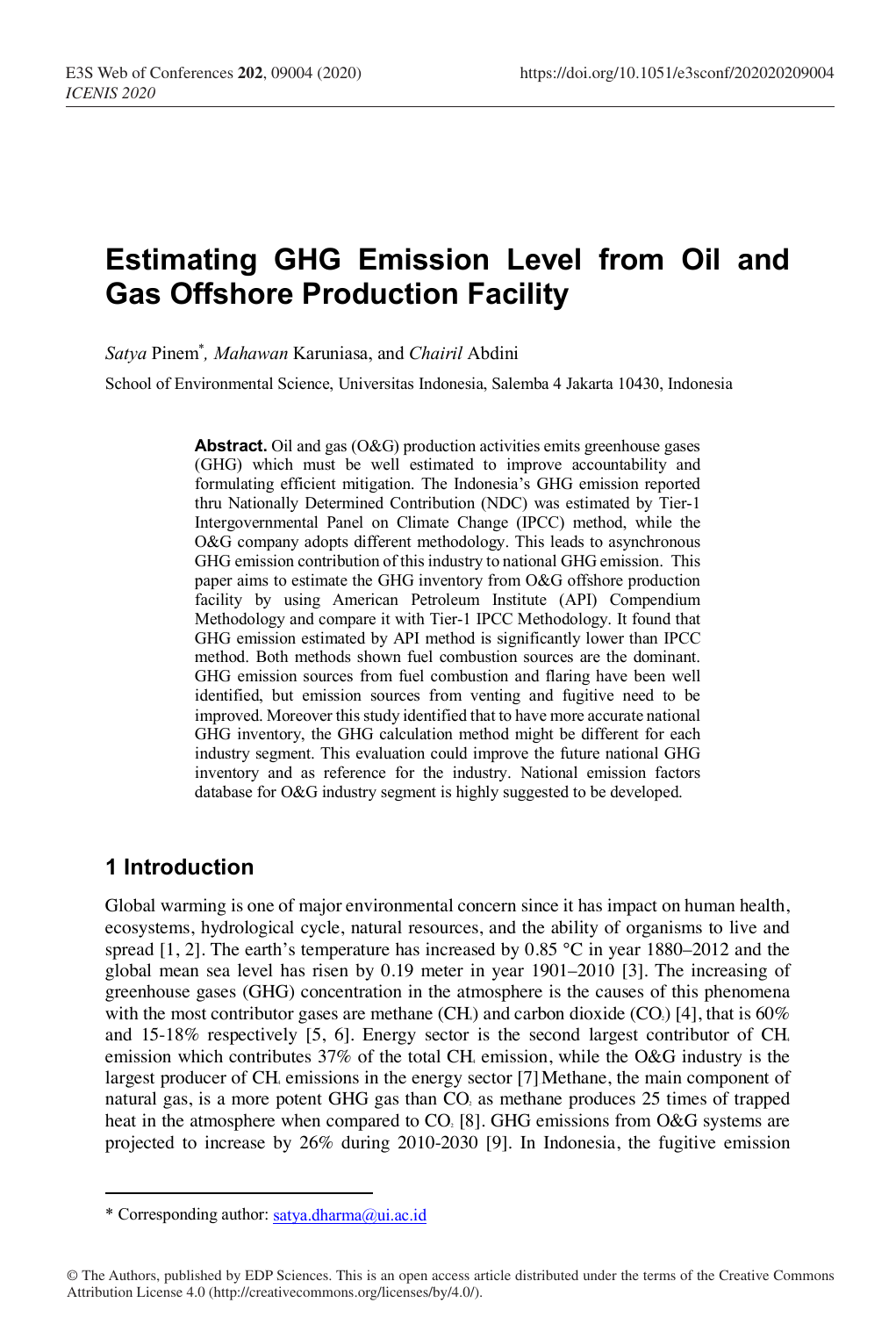generated from oil and gas for year 2014 is 20,296 Gg CO<sub>2</sub>e which increased from 19,714 Gg CO<sub>e</sub> in 2012 [10].

The current literature on GHG emissions in O&G industry are mainly focus on emission estimation methodology [11-15] and emission reduction program [16-19]. There are significant variations in the quality and accuracy of methodologies to measure, quantify, and estimate greenhouse gas emission especially in oil and gas industry. Some authors have address this concern when use different methodologies to calculate GHG emission level in the gas pipeline [20], and GHG emission from an onshore oil and gas exploration [15]. They argue that different methodology will produce different emission estimation. A consistent and accurate methodology shall be utilized to develop an emission inventory that represent O&G industry segment operations[11].Goldenberg [12] proposes an activity-based emission factor to provide higher quality data. In agreement with him, Ibemere  $\&$  Mmata [14] suggest a laboratory approach to provide more precise, reliable and traceable result and reduce uncertainties. Chen et al. [15] argues that GHG emissions calculated by specific emission factor based on gas composition would technically be more acceptable. This study aims to contribute to the literature by evaluating the GHG inventory from an offshore upstream oil and gas production facility in Indonesia by using two different methodology.

The GHG emission in upstream O&G industry generally produced from fossil fuel combustion, intentionally releasing gas to atmosphere for operational consideration (venting), gas flaring and fugitive emission from valves, flanges, connectors, pumps, compressor seal leaks, etc [8]. The reported GHG inventory from O&G industry is important because it's related to the GHG emission that reported through Nationally Determined Contribution (NDC) document. Furthermore, GHG inventory is needed to determine the level, status, and trend of GHG emission changes on a regular basis as well as to evaluate the effectiveness of the reduction strategy [21]. The Indonesian National GHG inventory form all sector, including energy sector, which reported thru NDC was estimated by using Tier-1 IPCC methodology [10]. The publication of GHG inventory from upstream O&G industry in Indonesia is still very limited. Special Task Force for Upstream Oil and Gas Business Activities in Indonesia (SKK Migas) reported that the inventory of GHG emission from upstream oil and gas production activities in Indonesia is still unavailable since there's still different understanding of data compilation of energy usage across Production Sharing Contractor (PSC) companies that operated in the country [22].

The purpose of this study is to evaluate the GHG emission inventory from one of upstream oil and gas production facility in Indonesia which located at offshore area. The GHG emission will be evaluated by using API method, as the adopted method in O&G industry, and IPCC method which is using for NDC report. The greenhouse gases reported are carbon dioxide  $(CO<sub>2</sub>)$ , methane  $(CH<sub>4</sub>)$ , and nitrogen oxide  $(N<sub>2</sub>O)$  because these are the dominant greenhouse gases produced in oil and gas production operations [8].

This paper is intended to answer two questions, firstly, how the oil and gas company calculate their GHG inventory, and secondly, how much the difference of estimated GHG inventory by API and IPCC method. Answering these questions will provide more understanding of the applied GHG calculation methodology in the industry and find the gap with the IPCC methodology which use for NDC. Accurate GHG inventory is critical for establishing the fit-for-purpose mitigation program as well as improve accountability. Research result would be beneficial as reference for similar industries in estimating GHG inventory and provide improvement to the reported national GHG.

This evaluation was conducted at one of offshore oil and gas facility in Indonesia region. The production facility consist of a Well Head Platform (WHP) and a Central Processing Platform (CPP). The CPP consists of a common offshore oil and gas production facilities such as pipeline from wellhead platform and subsea wells, two-phase production separator, gas inlet separator, gas export and injection compression system, gas dew point control, gas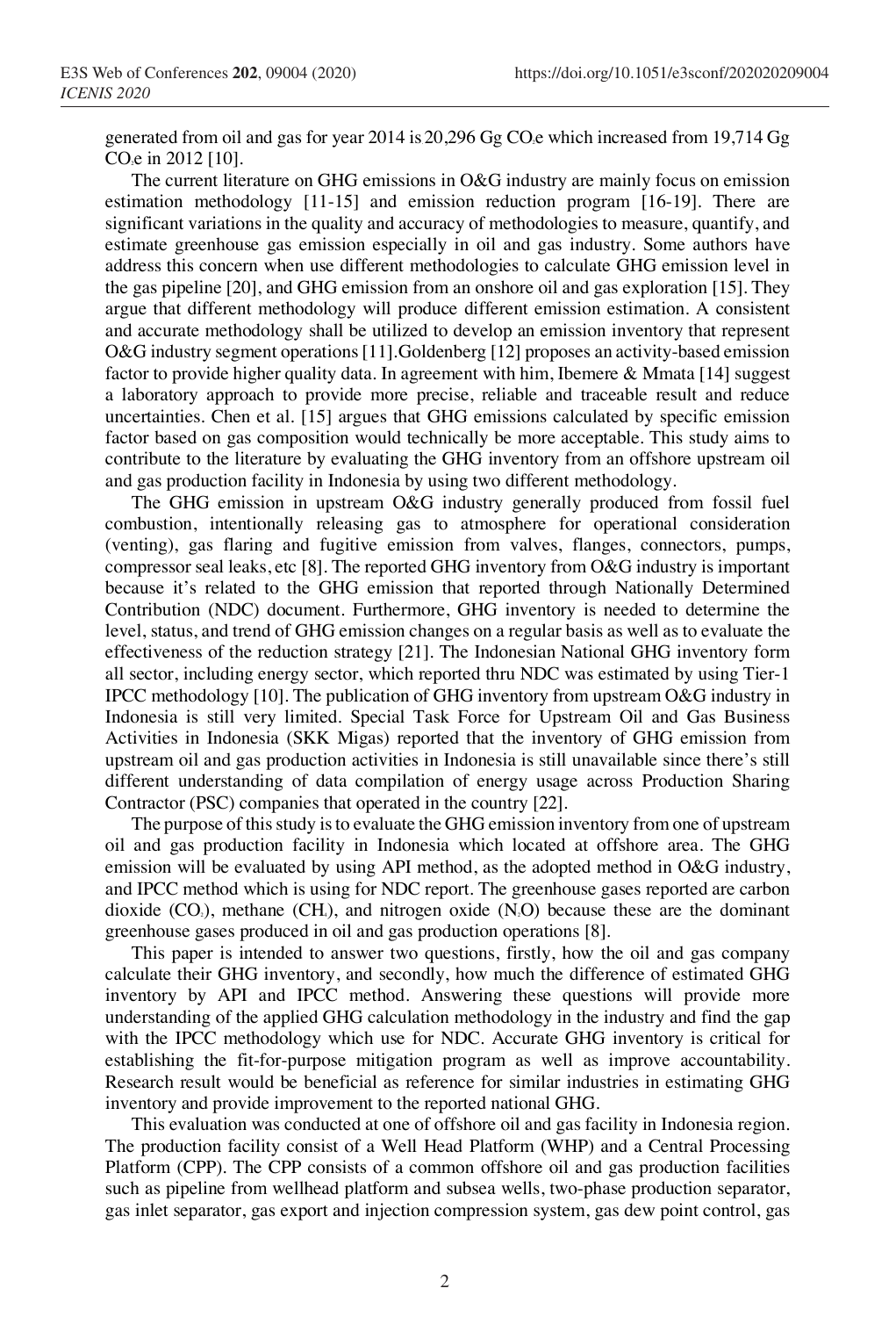dehydration system, allocation metering, export pumps, and all necessary support utilities. The simplified process flow diagram (PFD) at the CPP is presented in the Fig. 1.



**Fig. 1.** Simplified PFD of oil and gas processing at Central Processing Platform

A number of process were occurred in the CPP platform, such as oil/gas separation, oil/water separation, gas dehydration, gas compression, gas dew point control, liquid pumping, gas flaring, etc. Well produces oil, water, and gas which separated in a separator. The separated gas is dehydrated to meet the sales gas specification and compressed to the required pressure and delivered to buyer thru pipeline. Literature study, plant survey, and interview with related personnel was conducted to understand the oil and gas production process in the platform as well as identifying possible sources of GHG emission. Tracing the raw data and calculation formula was also performed to understand the methodology used by company in calculating the GHG inventory. GHG emission is presented in unit ton carbon dioxide equivalent (ton CO<sub>2</sub>eq). Emission of CH and N<sub>2</sub>O are converted to CO<sub>2</sub>eq by using conversion factor namely global warming potential (GWP) which are 25 and 298 respectively for CH, and N<sub>2</sub>O  $[23]$ .

## **2 Method**

#### **2.1 American Petroleum Institute (API) Compendium Methodology**

The petroleum industry has their GHG accounting and reporting guidance that is focused specifically on its operations. Member companies of the American Petroleum Institute (API) publish the Compendium of Greenhouse Gas Emissions Estimation Methodologies for the Oil and Gas Industry [24] or known as API Compendium Methodology which was adopted by O&G company to estimate their GHG emission. This method basically based on field measurement data by analyse the fuel composition, emitted gas composition, and flow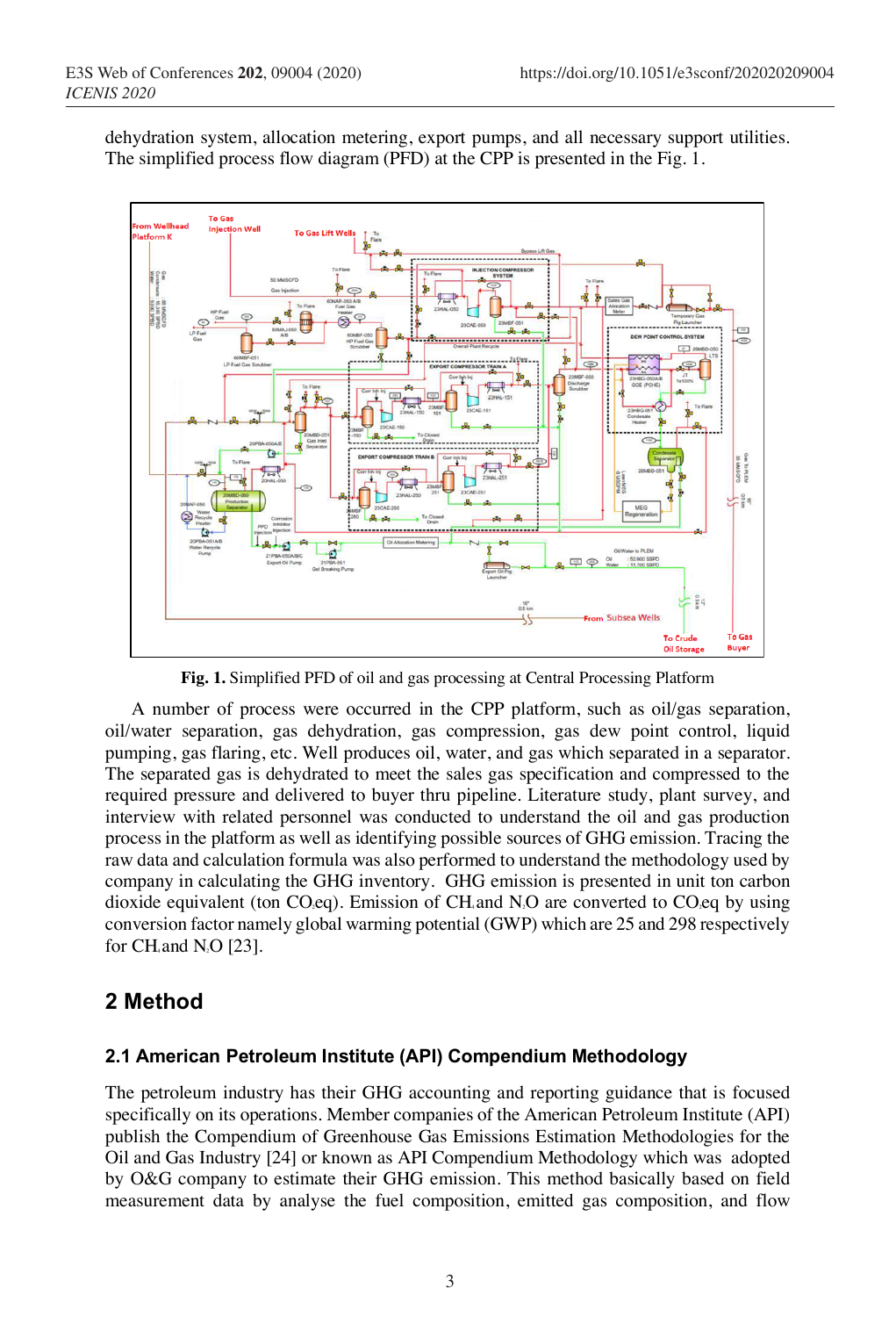measurement of fuel consumption. According to this method, the formula to estimate GHG emission would be specific for each of emission source as shown in Table 1 [8].

| <b>GHG Emission Source</b> | <b>Estimating Formula</b>                                                                                               |          |
|----------------------------|-------------------------------------------------------------------------------------------------------------------------|----------|
| Gas fuel combustion        | $E_{\text{ce}} = FC \times MW_{\text{max}} \times wt\% C \times (44/12) / 23.685$<br>(1)                                |          |
| Liquid fuel combustion     | $E_{\infty}$ = FC x D x wt% C x (44/12)                                                                                 |          |
| Flaring                    | $E_{\text{co}} = [HC \times CF_{\text{ac}} \times (FE/(1-FE)) \times (44/12)] + M_{\text{co}}$                          | (3)      |
|                            | $E_{\text{CH}} = V \times X_{\text{CH}} \times \%$ res <sub>ch</sub> x MW <sub>Ch</sub> / 23.685                        | (4)      |
| Venting                    | $E_{\text{co}}$ = VR x $X_{\text{co}}$ x MW $_{\text{co}}$ x VT x n / 23.685                                            | (5)      |
|                            | $E_{\text{CH}} = \text{VR} \times X_{\text{CH}} \times \text{MW}_{\text{CH}} \times \text{VT} \times \text{n} / 23.685$ | (6)      |
| Fugitive                   | $E_{\text{CH}} = F_{\text{A}} x \text{W} F_{\text{CH}} x \text{N}$                                                      | $\sigma$ |

**Table 1.** GHG estimation formula based on API Compendium Method

Note:

|                                                                 | $E_{\text{co}}$ emission of CO <sub>2</sub> (kg CO <sub>2</sub> )                              |  |  |  |  |
|-----------------------------------------------------------------|------------------------------------------------------------------------------------------------|--|--|--|--|
|                                                                 | $E_{cm}$ : emission of CH <sub>4</sub> (kg CH <sub>4</sub> )                                   |  |  |  |  |
| FC                                                              | : volume of fuel consumed (m <sup>3</sup> )                                                    |  |  |  |  |
| $MW_{\mu}$ : molecular weight of fuel gas (kg/kmol)             |                                                                                                |  |  |  |  |
| wt% $C$                                                         | : weight $%$ of atom carbon (C) in gas fuel                                                    |  |  |  |  |
| 23.685                                                          | : conversion factor of molar volume to mass (m <sup>/</sup> kmole)                             |  |  |  |  |
| (44/12)                                                         | : stoichiometric conversion of C to CO.                                                        |  |  |  |  |
| D                                                               | : liquid fuel density $(kg/m)$                                                                 |  |  |  |  |
| HC                                                              | : hydrocarbon mass emission rate from the flare (kg of atom C)                                 |  |  |  |  |
| CF <sub>HC</sub>                                                | : weight fraction of atom C in hydrocarbon                                                     |  |  |  |  |
| FE                                                              | : flare destruction efficiency, assumed 98%                                                    |  |  |  |  |
| $\mathbf{M}_{\mathrm{coz}}$                                     | : mass of $CO2$ in flared stream based on $CO2$ composition of the stream (kgCO <sub>2</sub> ) |  |  |  |  |
| V                                                               | : volume of gas flaring $(M^s)$                                                                |  |  |  |  |
| VR 1999 VR                                                      | : venting rate per event at standard conditions (m/min)                                        |  |  |  |  |
| VT                                                              | : time duration of the venting event (min)                                                     |  |  |  |  |
| $\%$ res $_{\textrm{\tiny{CHH}}}$                               | : non combusted fraction of flared stream, assumed 2%                                          |  |  |  |  |
| $\mathbf{X}_{\scriptscriptstyle{\mathrm{CH4}}}$                 | : mol fraction of CH in flared or vented gas                                                   |  |  |  |  |
| $\mathbf{X}_{\infty}$                                           | : mol fraction of CO <sub>2</sub> in flared or vented gas                                      |  |  |  |  |
| $\mathbf{MW}_{\scriptscriptstyle{\mathrm{CH}}\!}$               | : molecular weight of CH.(kg/kmol)                                                             |  |  |  |  |
|                                                                 | $MW_{\infty}$ : molecular weight of $CO_{2}$ (kg/kmol)                                         |  |  |  |  |
| $F_{\alpha}$                                                    | : emission factor for specific equipment leak (kg CH/equipment)                                |  |  |  |  |
| $WF_{\text{CH}}$ : mass fraction of CH, in the equipment stream |                                                                                                |  |  |  |  |
| N                                                               | : number of specific leak equipment in the production facility                                 |  |  |  |  |
| $\mathbf{n}$                                                    | : number of events                                                                             |  |  |  |  |
|                                                                 |                                                                                                |  |  |  |  |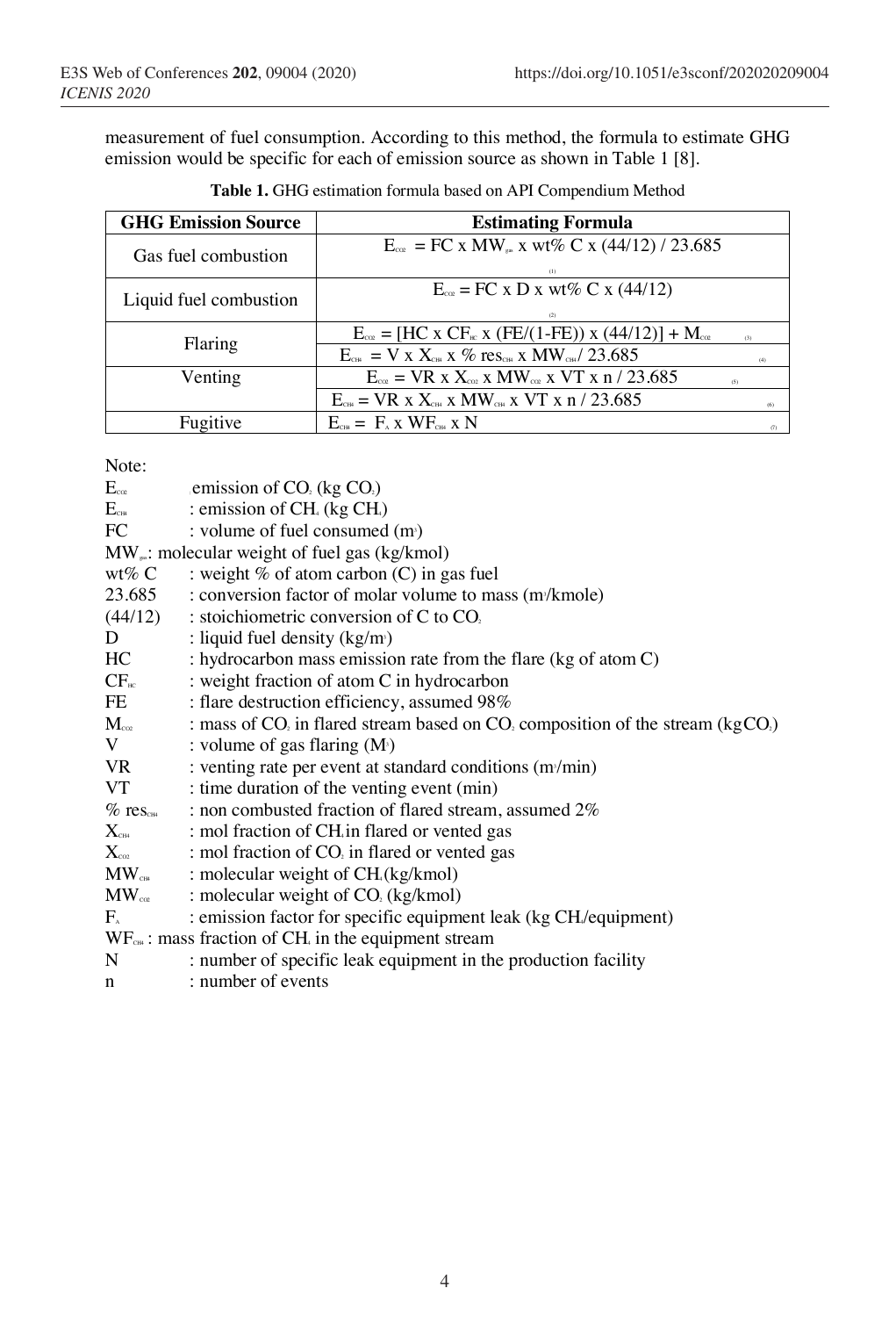#### **2.2 Intergovernmental Panel on Climate Change (IPCC) Guideline Methodology**

In general, GHG calculation by 2006 IPCC Guideline is based on formula that GHG emission from an emission source is the result of emission factor (EF) multiply by activity factor (AF) as presented in following equation [25]

Emission =  $\sum_{i=1}^{\# source} EFi \times AFi$  (8)

where,

|     | Emission: GHG emission (kg/year)                           |
|-----|------------------------------------------------------------|
| EFi | : emission factor from emission source i (kg GHG/activity) |
| AFi | : activity factor from emission source i (activity/year)   |

The emission factor (EF) is the differentiator of GHG calculation methodology by IPCC method which known as Tier. Tier-1 uses the IPCC default emission factor, Tier-2 uses country-specific emission factors, while Tier-3 uses measurements and data at individual plant level. In this study, the emission factor to estimate the GHG emission from fugitive, flaring, and venting sources by using Tier-1 IPCC method would be the averaged value of the default one which given in the IPCC Guideline, as shown in Table 2 [25]. The activity factor for combustion sources is typically the amounts of fuels combusted while the activity factor for fugitive emission is the amount of gas released to the atmosphere thru gas flaring, venting, and equipment leaks

| <b>IPCC</b><br>Code | <b>Sector</b>       | <b>Emission Factor</b><br>$(Gg/106 m3$ production) |                 |          |  |  |
|---------------------|---------------------|----------------------------------------------------|-----------------|----------|--|--|
| 1.B.2               | Oil and Gas         | CH.                                                | CO <sub>2</sub> | $N_{0}$  |  |  |
| 1.B.2.a             | Crude Oil           |                                                    |                 |          |  |  |
| 1.B.2.a.i           | Venting             | 8.55E-04                                           | 1.13E-04        | $\Omega$ |  |  |
| 1.B.2.a.ii          | 2.95E-05<br>Flaring |                                                    | 4.85E-02        | 7.60E-07 |  |  |
| 1.B.2.a.i<br>ii.2   | Fugitive            | 5.90E-07                                           | 4.30E-08        | 0        |  |  |
| 1.B.2.b             | Natural Gas         |                                                    |                 |          |  |  |
| 1.B.2.b.i           | Venting             | 1.22E-02                                           | 9.70E-05        | 0        |  |  |
| 1.B.2.b.ii          | Flaring             | 8.80E-07                                           | 1.40E-03        | 2.50E-08 |  |  |

**Table 2.** Averaged default Tier-1 IPCC emission factor for fugitive, venting and flaring

# **3 Result and Discussion**

Field study identify that GHG emissions from fuel combustion mainly comes from gas turbine compressors, gas turbine generator, diesel power generator and diesel engines. Compressors are required to increase gas pressure in order to deliver sales gas to the buyers thru hundreds kilo meter of pipeline. Gas turbine generators are required to generate electric power to support production activities, while diesel fuel generator is required as the power generator during specific condition, such as plant start-up or plant shut-down or in emergency situation. There are also some equipment in the platform such as cranes and pumps that using diesel engine which also as the source of GHG emission from fuel combustion. Flaring and venting of gas occur in normal and emergency situations when pressure must be relieved from process vessels and equipment in order to avoid an unsafe condition or catastrophic failure. Fugitive emission is unintentional emissions from equipment leaks; these leaks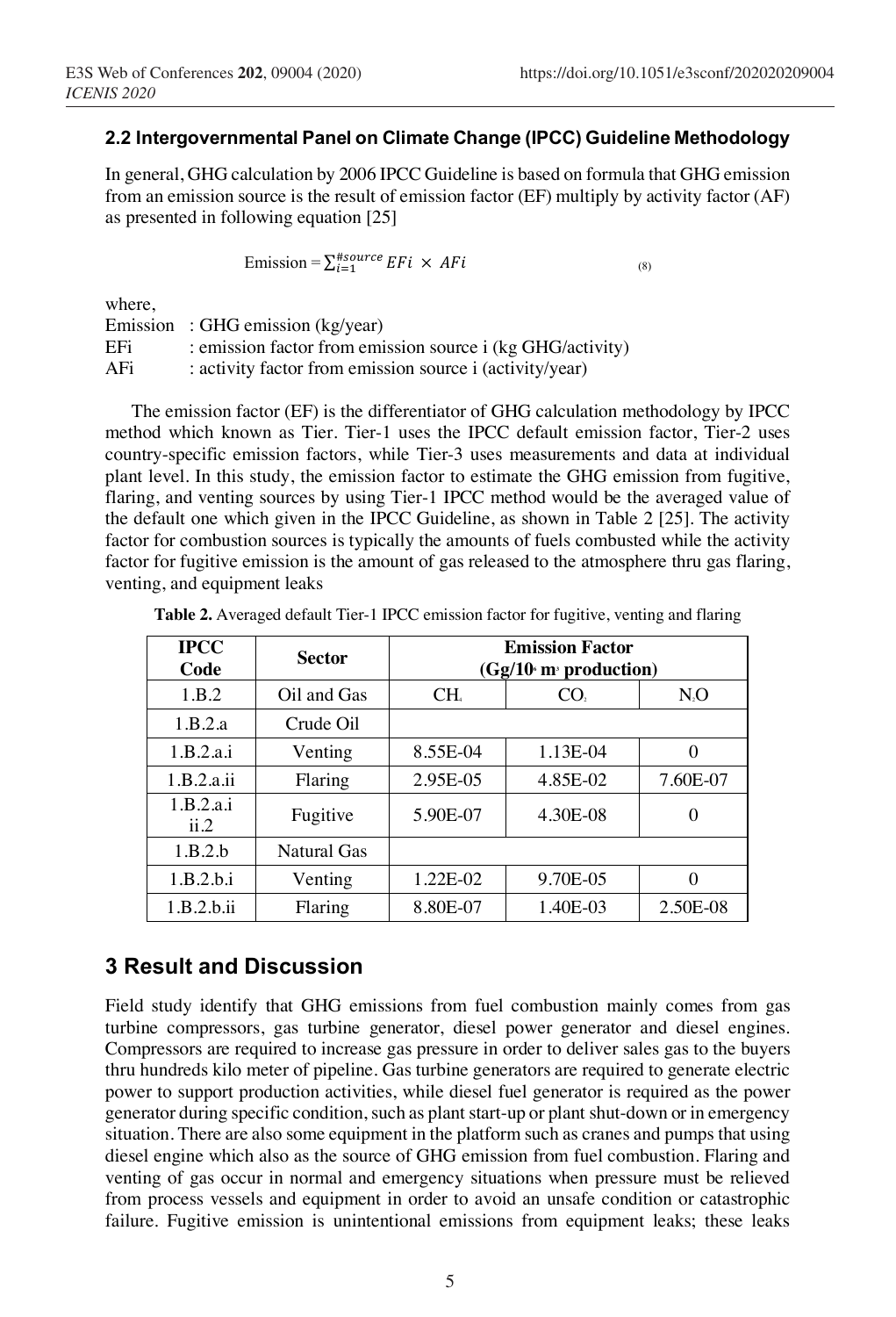generally occur through valves, flanges, seals, or related equipment associated with "live" crude or gas system components. The summary of GHG emission inventory based on API Compendium and IPCC method is presented in Table 3.

| <b>Emission</b>  | <b>API Compendium (ton/year)</b> |                 |         | <b>IPCC Guideline (ton/year)</b> |                 |                 |          |                   |
|------------------|----------------------------------|-----------------|---------|----------------------------------|-----------------|-----------------|----------|-------------------|
| <b>Source</b>    | CH <sub>4</sub>                  | CO <sub>2</sub> | $N_2$ O | CO <sub>2</sub> e                | CH <sub>4</sub> | CO <sub>2</sub> | $N_2O$   | CO <sub>2</sub> e |
| Fuel             |                                  | 161,32          | 0.267   | 161,47                           | 2.9             | 163,20          | 0.29     | 163,36            |
| combustion       | 2.67                             | 6               |         | 3                                |                 |                 |          |                   |
| Flaring          | 22.1                             |                 | 0.609   |                                  | 0.28            | 454             | 0.00     | 463               |
|                  | $\theta$                         | 3,996           | 4       | 4,730                            |                 |                 | 8        |                   |
|                  | 0.01                             |                 | 0.000   |                                  | 0.34            | 19.7            | $\theta$ | 8.7               |
| Venting          | 2                                | 0.0007          | 0       | 0.31                             |                 |                 |          |                   |
| Fugitives        |                                  |                 | 0.000   |                                  | 3,78            | 30.1            | $\theta$ | 94,534            |
|                  | 0.03                             | 0.0000          | 0       | 0.80                             | $_{0}$          |                 |          |                   |
| <b>Total GHG</b> | 24.8                             | 165,32          | 0.876   | 166,20                           | 3,78            | 163,70          | 0.29     | 258,36            |
| emission         |                                  | 2               |         |                                  |                 | 5               | 9        |                   |

**Table 3.** Estimation results of GHG emission with different methodologies

From Table 3 it is obvious that the main emission sources for both methods were fuel combustion which occurred at turbines, compressors, and engines. Based on API Compendium method, fuel combustion contributes 97.15% to the total GHG emission, while by using IPCC method, fuel combustion contributes 63.88% to the total GHG emission. It can be understand since oil and gas production requires huge amount of energy in the form of electric power and that electric power is self-generated mainly by gas turbine generator. Compressors are used to deliver export gas to buyer thru hundreds kilo meter of pipeline that require huge amount of energy also. Both of them consume fuel which combusted to generate the energy. The estimated GHG emission from fuel combustion by using API Compendium and IPCC method was not much different i.e.  $161,473$  and  $163,361$  ton CO $\epsilon$  respectively. This result indicates that the GHG emission source from fuel combustion is well identified and the Tier-1 IPCC default emission factor for fuel combustion is suitable to be used in this case.

API Compendium method estimates GHG emission from gas flaring is higher than fugitive which is in opposite with the result of IPCC method. In oil and gas operations, the amount of gas flaring is one of environmental indicator, so that the source is well identified and field-based measurement system is available, whereas the vented gas is usually not measured resulting not representative estimation result. As shown by the result presented in Table 3, the total GHG inventory calculated by IPCC method is 258,367 ton CO.e which is 55% higher than calculated by API Compendium method (166,204 ton CO.e). The highest contributor for this differences is the GHG emission from fugitive source in natural gas production. There are two possible causes of this significant differences: 1) the fugitive emission estimated by company does not cover all the sources and 2) the default emission factor by IPCC method is just exaggerated and not suitable to be apply in this case. The quantity and composition of the fugitive emissions is generally subject to significant uncertainty. This is due to the limited capability of measurement system and when the measurement systems are available, the typical inability of these to cover the wide range of flows and variations in composition that may occur.

IPCC method estimate fugitive emission higher than flaring. As can be seen in Table 2, the average default emission factor for the fugitive emission from natural gas production (IPCC code 1.B.2.b.i) is much higher than others. The Tier-1 IPCC method uses a very wide range of emission factor for fugitive emission with level of uncertainty in the range of -40 % to  $+1000\%$  [25], so that the selection of emission factor within this range would give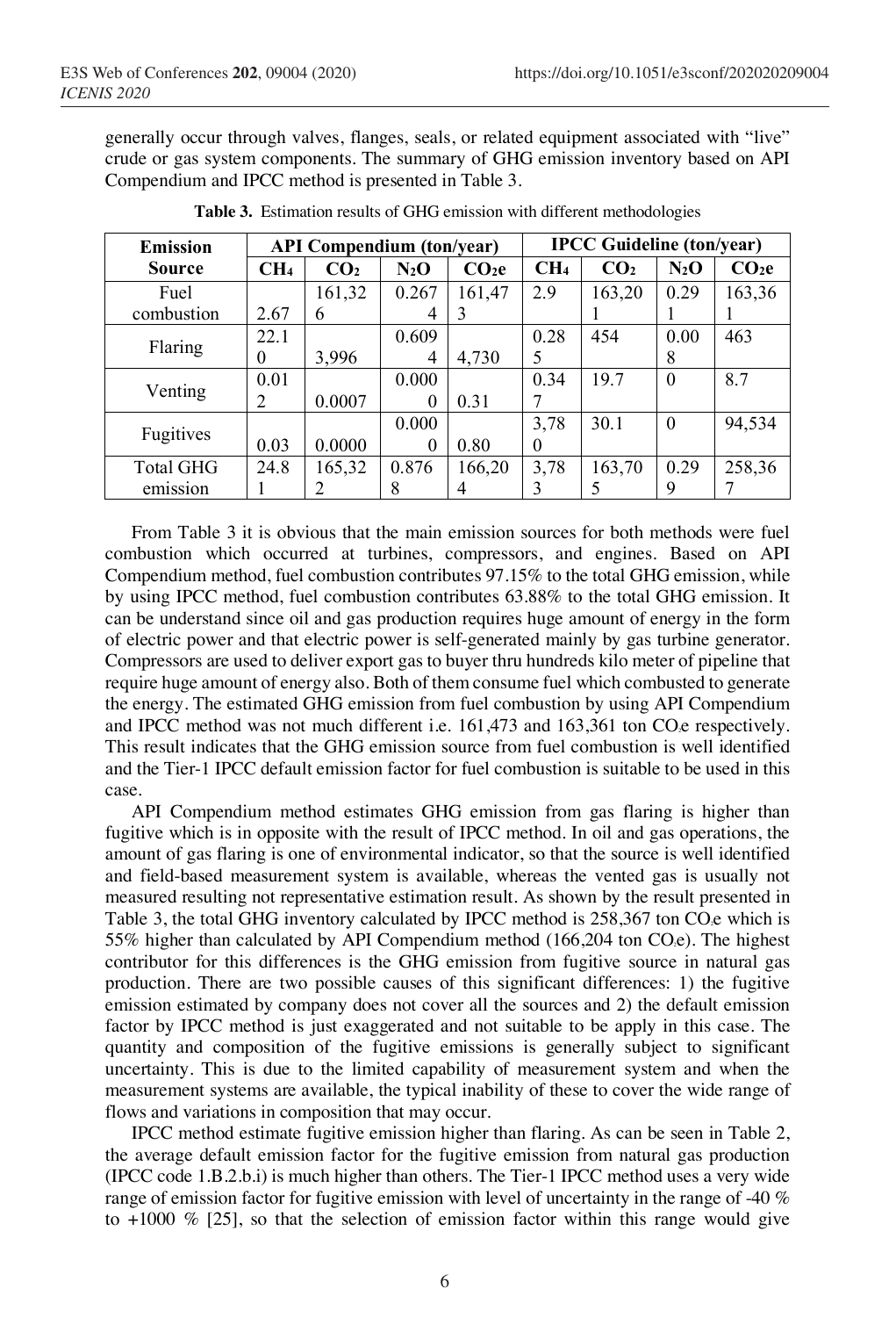significant impact to the result of calculated GHG. The IPCC method did not fully consider the actual production situation (production way, advancement and development of technology etc.) resulting in an overestimate of fugitive emission. This result is in agreement with Chen et al., [15] which conduct the similar study for O&G industry in China region that found the estimates of CH<sub>4</sub> and CO<sub>2</sub> calculated by the IPCC Tier 1 method were about 10times and 51-times higher than that of corresponding CH<sub>4</sub> and CO<sub>2</sub> calculated by fieldmeasurement method, respectively. The issue of using IPCC emission factor causing higher uncertainty has also raised by Bradbury et al. [26]

# **4 Conclusion and Recommendation**

Oil and gas industry has their own GHG estimation method, namely API Compendium, which is different with IPCC method that used to report national GHG emission thru NDC. This study found that the estimated GHG by using IPCC method would be higher than the GHG estimated by API Compendium. The main contributor of this difference is gas venting source. Both of methods provide a quite similar estimation for GHG emission from fuel combustion sources and confirm that fuel combustion as the biggest contributor to the GHG emission in oil and gas production operations.

The GHG emission sources from fuel combustion and flaring have been well identified by O&G company, but the inventory of GHG emission from venting and fugitive need to be improved. National emission factors database for O&G industry segment is highly suggested to be developed.

# **Acknowledgement**

The First author would like to express gratitude as this work is supported by EEA Program from one of O&G company in Indonesia.

## **References**

- 1. E. D. Enger and B. F. Smith, *Environmental Science, A Study of Interrelationships*, 12th ed., The McGraw-Hill Companies, New York, USA (2010)
- 2. IPCC, *Climate change 2013, The Physical Science Basis*, (2013)
- 3. IPCC, Climate Change 2014: Synthesis Report, *Intergov. Panel Clim. Chang.*, 169, (2014)
- 4. S. Amjad, R. Rudramoorthy, S. Neelakrishnan, Transp. Res. Part D Transp. Environ., **16**, 3, 265–269, (2011)
- 5. H. Rodhe, Science., **248**, 1983, 1217–1219, (1990).
- 6. D. T. Shindell, G. Faluvegi, D. M. Koch, G. Schmidt, N. Unger, and S. E. Bauer, Interactions, **326**, 716–718, (2009)
- 7. EPA (Environmental Protection Agency), *Global Anthropogenic Non-CO2 Greenhouse Gas Emissions: 1990 - 2030*, (2012)
- 8. API, *Compendium of greenhouse gas emissions methodologies for the oil and gas industry*, 2004, (2009)
- 9. EPA (Environmental Protection Agency), *Global Mitigation of Non-CO2 Greenhouse Gases: 2010-2030*, (2013)